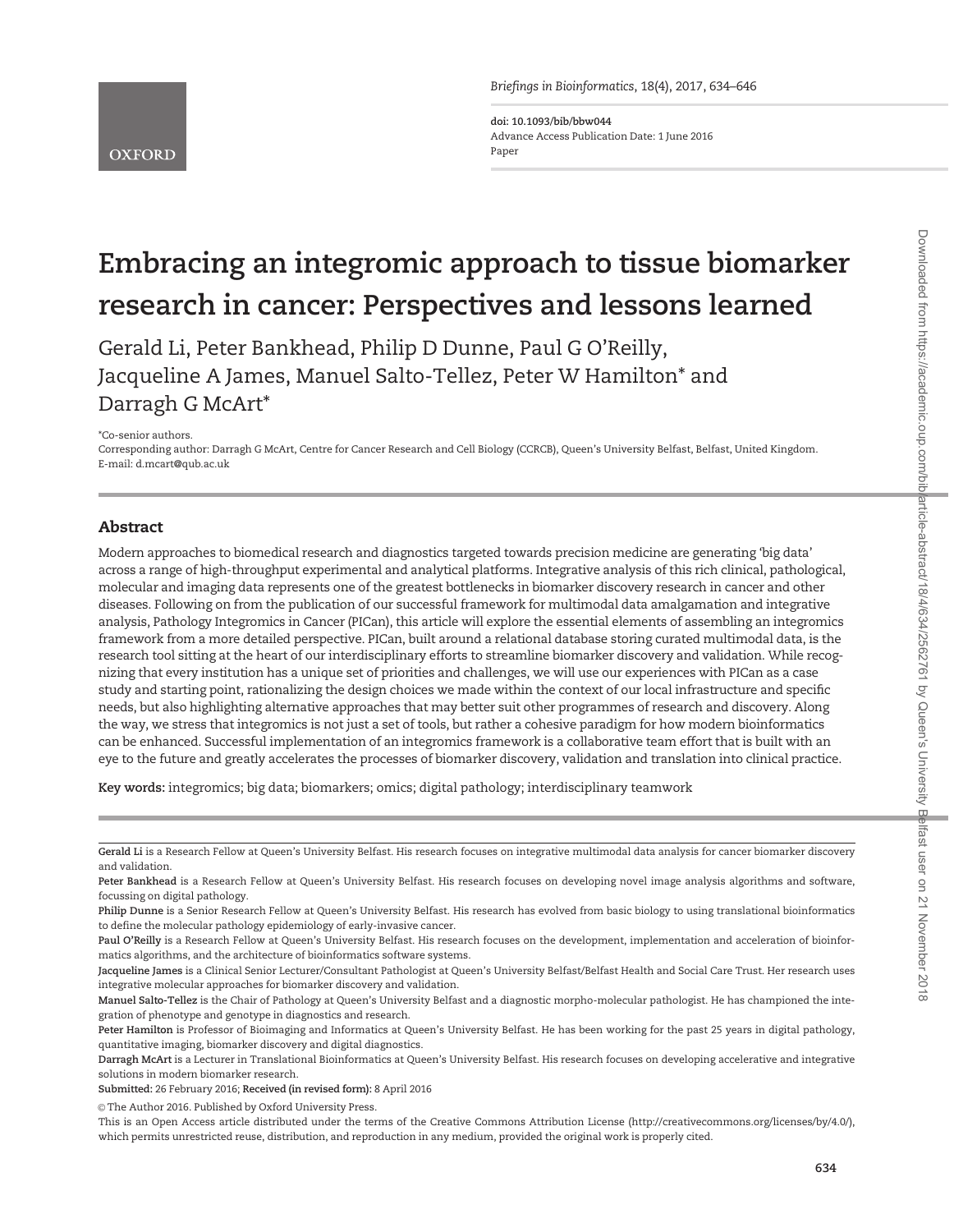Modern basic scientific research approaches and clinical studies of disease are now demanding the requirement to store, manage and interrogate enormous amounts of information. Hidden among these large, complex, multivariate data are the patterns and clues needed to understand disease processes and drive new methods for diagnosis, prognosis, therapeutics and precision or personalized medicine. Commercial and in-house solutions [1–14] have been developed in an attempt to make the most of this data deluge. Describing this age of big data-driven biomarker research, Weinstein defined integromics as the 'melding of... diverse types of data from different experimental platforms' [\[15](#page-10-0), [16\]](#page-10-0), while the American Society for Clinical Oncology uses the term 'panomics' to describe similar needs [\[17\]](#page-10-0).

Given the centrality of pathology to solid tumour analysis, we previously published on our own framework for multimodal data amalgamation and integrative analysis, called Pathology Integromics in Cancer (PICan) [[18](#page-10-0)]. Since then, we have been approached by researchers who want to establish similar systems at their own institutions. This led us to reflect on the process of building PICan and the appropriateness of packaging and distributing PICan as source code. However, the diversity of clinical, experimental and research setups means that an optimal integromics strategy for each institution might be vastly different from the next. Hence, we present here a more detailed discussion on the technical considerations underpinning the formation of an integromics environment to accelerate tissue biomarker research, with a focus on cancer. Key framework decisions were shaped by our local environment, but this article will also discuss some alternative solutions that may better suit other research groups, organizations and multi-institutional collaborations. This perspective is structured around several themes, with reference back to PICan as a case study: integromics overview, database structure, data exchange, multimodal analysis, interdisciplinary collaboration and data control. We conclude with a discussion on the central role integromics will play in the modern era of large-scale multicentre trials and global research consortia [\[19–21](#page-10-0)]. We hope that the concepts raised will provide valuable insights from a more detailed technical perspective for institutions and research groups wishing to develop their own integromics framework.

## Precision medicine and integromics for biomarker discovery in cancer

The modern precision medicine approach aims to stratify patients based on specific biomarkers that will inform the most effective treatment for each patient, cutting costs and reducing harm from ineffective treatments [\[22](#page-10-0)]. Novel therapeutics target specific cancer-causing mechanisms, inducing fewer side effects but requiring companion biomarker diagnostics, with quick turnaround times, to identify the patients who will benefit most. As multiple patient and tumour characteristics can contribute to a treatment's effectiveness, this drive towards precision medicine is inevitably spurring an increasing demand for unbiased, automated data collection and analysis across a multitude of high-throughput analytical platforms. The current pace of data generation is far outstripping the ability to analyse these data. Efforts by journals and grant-funding agencies to increase data transparency and encourage data sharing have resulted in large repositories of publicly available data, such as ArrayExpress [\[23](#page-10-0)] and the European Nucleotide Archive [\[24\]](#page-11-0).

The ability to access these databases has increased the interest in integromics or panomics, the integrative analysis of multiple big data types. This is especially true in molecular analyses [\[7](#page-10-0)–[9](#page-10-0), [11](#page-10-0), [19,](#page-10-0) [25–28\]](#page-11-0), where tools such as Partek Genomics Suite (Partek Inc, St Louis, MO, USA), GeneSpring (Agilent Technologies, Santa Clara, CA, USA), tools that harness The Cancer Genome Atlas (TCGA) [\[25,](#page-11-0) [26](#page-11-0)] data portal (e.g. cBioPortal for Cancer Genomics [developed and maintained by the Center for Molecular Oncology and the Computational Biology Center at Memorial Sloan-Kettering Cancer Center] [[29](#page-11-0), [30](#page-11-0)], COSMIC [\[31\]](#page-11-0) and the Broad Institute TCGA GDAC Firehose [[32](#page-11-0)]) and others [\[33,](#page-11-0) [34](#page-11-0)] can facilitate statistical analysis and biological contextualization of omics data. However, in the push towards development of precision medicine, there remains an urgent need for an integromics platform that takes into account nonmolecular data. Currently, most of these data types are still held in separate or loosely bound silos, with the onus resting with research groups around the world to seek out these disparate silos and attempt to harmonize the data. Even then, different data types derived from different patient cohorts make it challenging to integrate the data at the patient level. This limits analysis between data types to comparisons of cohort-level summaries, potentially obscuring correlations within the data that may have been apparent if studied at the patient level.

## Integration of tissue phenotype through digital pathology and image analytics

Most molecular analyses on their own seldom consider the histological distribution of biomarkers. This leads to blind spots in our ability to interpret and understand molecular analyses, such as the potential implications of tumour heterogeneity and whether it might correlate with any specific genetic or epigenetic changes. Computer-aided image analysis applied to cancer diagnostics and investigative biomarker research has been in use for several decades [[35](#page-11-0)]. However, the combination of digital pathology with whole slide imaging has truly catapulted the field into the era of big data. Entire stained tissue and tissue microarray (TMA) sections, each potentially comprising hundreds of samples across hundreds of patients, can now be digitized, archived and disseminated without the need to store and distribute the original glass slides [[36–38\]](#page-11-0). Digital image acquisition is now commonplace with multiple established companies, such as Aperio (Leica Biosystems, Nussloch, Germany), Hamamatsu Photonics (Hamamatsu City, Japan), Carl Zeiss (Oberkochen, Germany) and 3D Histech (Budapest, Hungary), offering scanning hardware capable of producing highresolution digital slide images. Aside from greater ease of collaboration, whole slide imaging unlocks the analytical potential of digital image analysis. Algorithms can be trained to identify tumour regions, delineate margins, classify cellular staining and quantify the results for a wide range of histological phenotypes and cellular markers [[39\]](#page-11-0). Many software packages, including commercial (e.g. PathXL TissueMark, Belfast, UK; Definiens TissueStudio, Munich, Germany; Aperio Genie and Visiopharm Visiomorph, Hoersholm, Denmark), in-house (QuPath, Queen's University Belfast) and community-driven (e.g. ImageJ [\[40](#page-11-0)], Fiji [\[41](#page-11-0)], Icy [[42](#page-11-0)] and Ilastik [[43](#page-11-0)]) offerings, now offer access to such algorithms. Computerized image interpretation reduces the subjectivity of manual interpretation [\[44\]](#page-11-0) and, once properly trained, can batch process a large number of slide images at once. Applied to TMAs, high-throughput tissue interpretation can greatly accelerate tissue biomarker discovery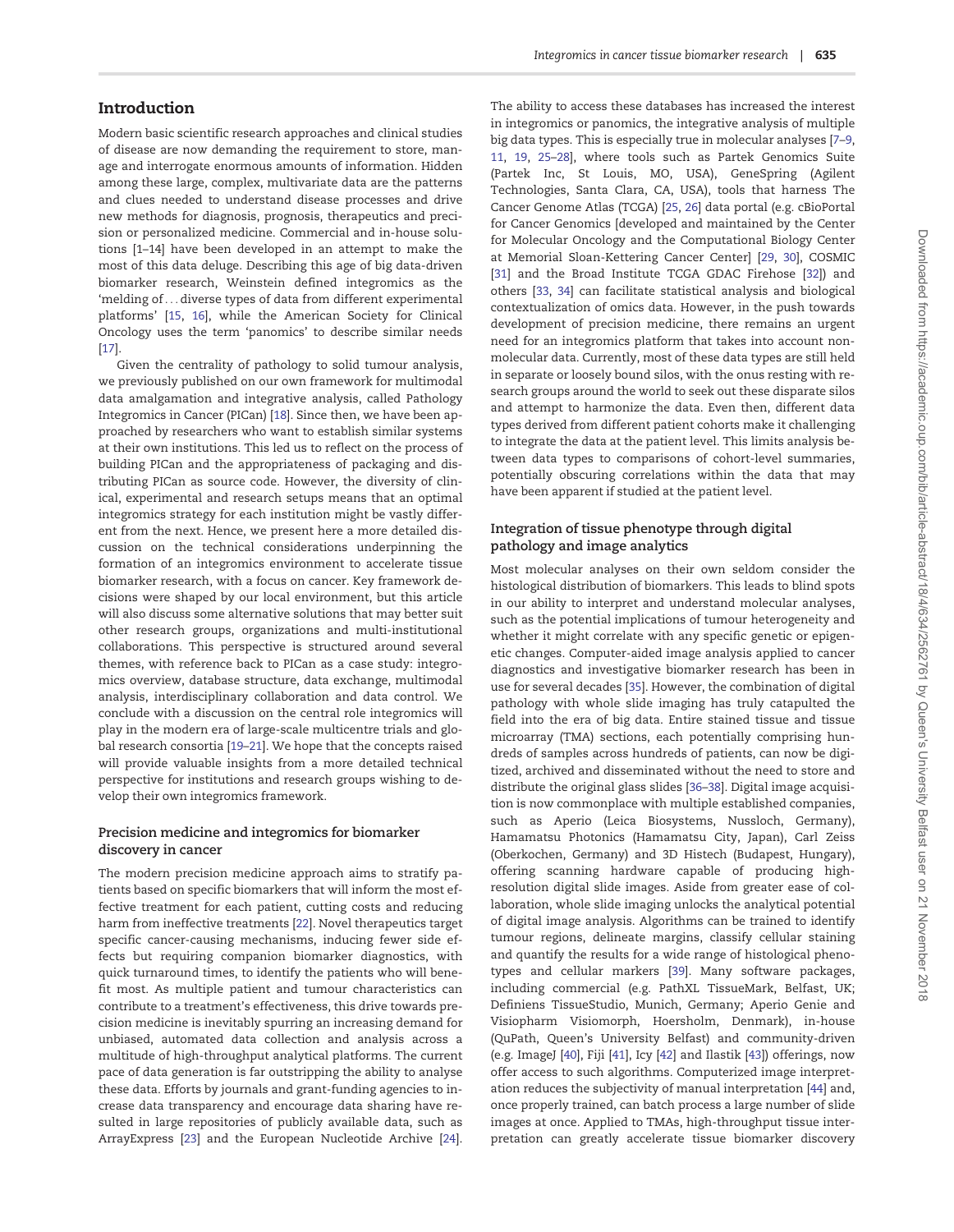pipelines, especially when coupled with the wealth of molecular data currently becoming increasingly accessible.

In light of this, true integromics today ought to embrace both molecular and digital pathology to uncover and validate a more diverse and robust set of biomarkers that will be key to delivering on the promises of precision medicine [[45](#page-11-0)]. Tissue pathology and histology are essential to the application of more recent molecular methods in solid tumours, required for determining the presence and proportion of tumour cells to ensure sample sufficiency for downstream analysis of nucleic acids and for directing microdissection of tissue samples for molecular analysis [[46](#page-11-0)]. Moreover, tissue context and cellular phenotype are central to understanding tumour heterogeneity and the underlying genomic map of solid tumours. The Immunoscore biomarker [\[47\]](#page-11-0), for example, applies image analysis to contextualize the interpretation of immunohistochemical staining. The understanding of both how genotype drives phenotype and how phenotypic information influences interpretation of genotype are required for a holistic view of cancer and are therefore essential elements of a modern integromics approach.

## Building large-scale digital resources: PICan overview

Reflecting this broader view of integromics, we created PICan to be a comprehensive framework for the collection, integration and analysis of clinical, pathological, molecular and digital image analysis data sets for the purposes of cancer biomarker discovery and validation [[18\]](#page-10-0). PICan sits at the heart of our biomarker discovery program, acting as both a central hub and catalyst [\(Figure 1](#page-3-0)). PICan streamlines the process of bringing together diverse streams of multimodal data from multiple cancer types to generate clinically and biologically relevant analyses and reports via a bespoke access-controlled web-based interface, written in ASP.NET/C# with a connection to the R statistical environment [[48\]](#page-11-0) through statconn [\[49\]](#page-11-0). At its core is a restricted-access MySQL database to house this collated patient data. Currently, there are 3660 patients representing eight cancer types recorded in the system together with fully curated data on pathological diagnosis and clinical outcome. From these, nearly 12 000 TMA cores have been stained immunohistochemically and scored for a broad range of well-established and novel cellular biomarkers that are of interest to our basic science, translational and clinical research collaborators. With the ongoing rapid pace of research activity at our institution, these numbers are set to double over the course of the next year. Data de-identification using study-specific unique identifiers protects patient privacy while authentication and authorization of users enables a balance to be struck between enabling access to users and safeguarding the rights of data collectors (clinicians, wet lab scientists and other collaborators) to publication priority and control of their own data. Only administrators have direct access to the PICan database, while end user access is provided exclusively through the access-controlled analysis and report generation web interface. Data quality is a key priority to ensure the integrity of downstream analyses as any analysis is only as good as the weakest data supporting it, so data are curated with biological and clinical input before upload. Meanwhile, bioinformaticians tailor their pipelines according to the needs of the research or analysis. Consequently, in addition to the central database, a complete integromics pipeline must necessarily encompass data collection, data curation and biologically driven analysis and interpretation of this data, activities which we consider integral parts of any integromics framework.

# Database design: data pre-processing, curation and structure

Traditional single-mode data analysis pipelines take raw data (e.g. sequencing reads, microarray spot intensities, whole slide image files) and process it through a series of steps into a final form that informs a particular biological narrative (e.g. list of mutations and frequencies, gene expression values, H-scores for immunohistochemistry (IHC), scoring [\[50,](#page-11-0) [51](#page-11-0)]). However, raw data, such as raw fluorescent spot intensities from an expression microarray experiment, might not be suitable for multimodal and dynamic analysis without corrections for background and batch effects [[52](#page-11-0), [53\]](#page-11-0), while data aggregation might leave fully processed data, such as a list of differentially expressed genes, too refined to be of further use in patient-level research analysis. A compromise is to capture data in a state that is suitable and informative for subsequent analysis, while tracking metadata associated with acquisition and preprocessing. Metadata, or 'data about data', captures information about the methods and conditions under which the data itself were obtained. Such information can be used, for example, to identify cases where an observed effect was the result of differences in the laboratory or researcher conducting the experiments rather than the biological condition. Going back to expression microarray data as an example, this could be achieved by recording background-corrected and normalized probe signal intensities with metadata detailing the nature and parameters for data pre-processing steps such as normalization, assay conditions, instrumentation used, including its settings, and pre-analytical steps, e.g. how the physical samples were obtained, handled and processed and by whom. For completeness and traceability, raw data can be stored alongside this analysis-ready data. Additionally, multiple 'snapshots' from single-mode analysis pipelines can be stored as each could potentially serve as a starting point for multimodal analysis. However, care must be taken to ensure internal consistency, so that results are repeatable and reproducible, whether working up raw data or the stored analysis-ready data. Consequently, for PICan, we opted for quality and consistency by recording only the analysis-ready data most suitable for further integromic analysis. A number of quality assurance and quality control measures can be taken to ensure data integrity, with the appropriate level of adoption into standard operating procedures being dependent on the overall level of accreditation of the laboratory in question. Metadata is stored alongside the analysisready data, but raw data and most downstream single-mode analysis results are presently excluded from PICan. Future plans to increase data completeness and traceability include adding a central independent repository for raw data files. These represent files not already in existence elsewhere (e.g. public repositories). These raw data files will be read-only and bear unique identifiers that link them to their analysis-ready counterparts on the main database. A file path stored in the main database will allow the raw data files to be easily retrieved when needed. As these files will not be used for on-demand statistical analysis, they can be stored in their native formats.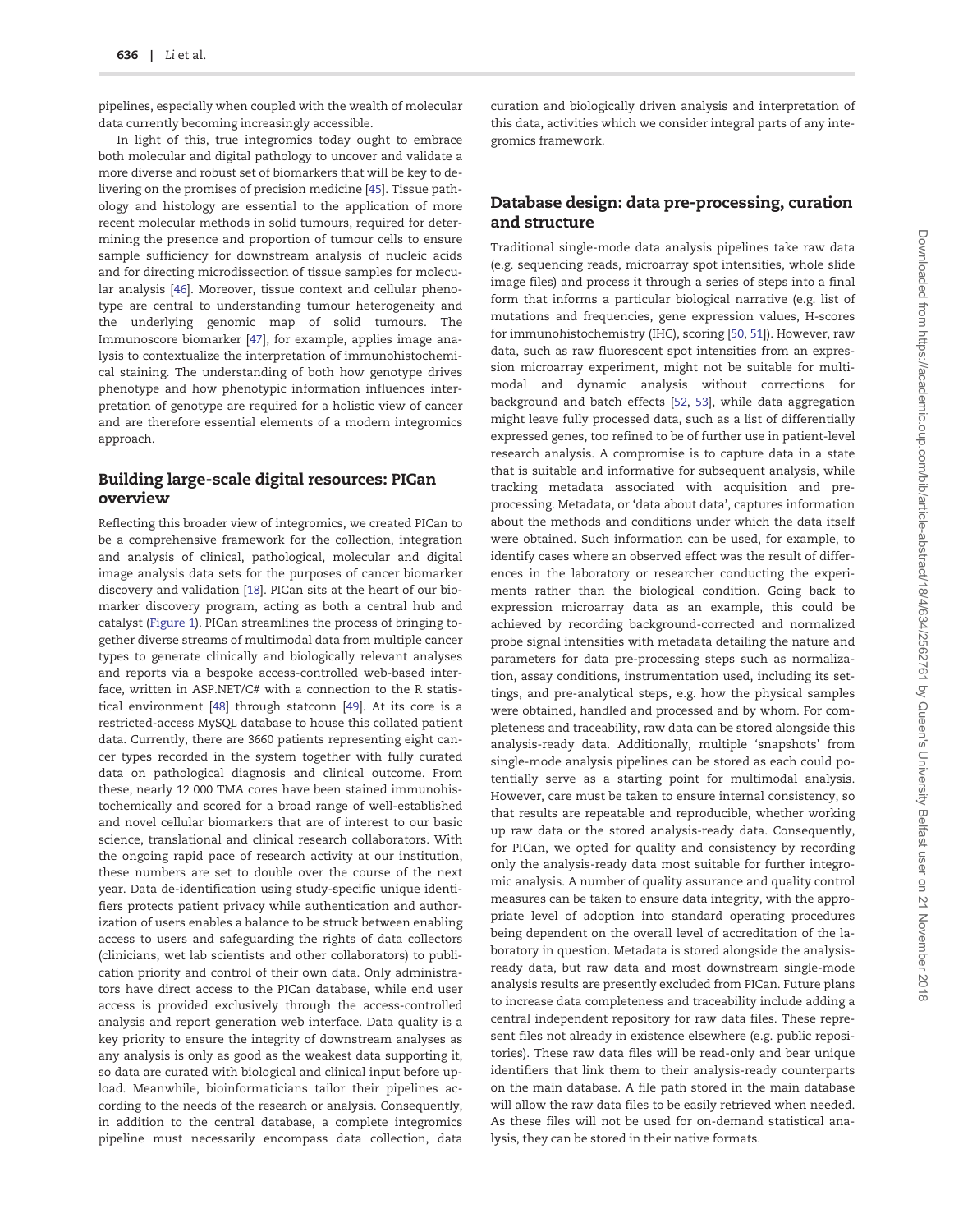<span id="page-3-0"></span>

Figure 1: PICan sits at the heart of an integrated multidisciplinary biomarker discovery and validation pipeline. Multiple curated data sources feed into PICan, which accelerates downstream analysis and report generation.

#### Relational database systems

Integromics software infrastructure can be built around one of many database management systems available, each with its own strengths and weaknesses. As we envisioned PICan to incorporate a semi-automated analysis engine [\[18\]](#page-10-0), we prioritized data quality, which maximizes the validity and reproducibility of our results, and preservation of data structure, which streamlines the automated retrieval and processing of big data sets, rather than attempting to blindly maximize data throughput. Reflecting these design priorities, PICan was built around a relational database (MySQL), consisting of interrelated data tables that reflect the process of constructing and harnessing TMAs, which are central to much of the biomarker discovery work conducted at our institution, the Northern Ireland Molecular Pathology Laboratory and through the Northern Ireland Biobank (NIB) [\(Figure 2](#page-4-0)). Every row of every table has a system-generated primary key and these are used as foreign keys to form relationships between tables. The database centres on the Patient and Block tables (table names will be italicized), reflecting our core vision for PICan to drive holistic, multimodal integromic analysis at a patient level. One-to-many relationships link the Patient table to tables containing the clinicopathological and treatment data, capturing cancer-type-specific fields from templates developed in collaboration with our clinical expert partners. These templates also define permissible data inputs for each field (e.g. age is a number, sex is 'M' or 'F'), which are then encoded into the database schema. A patient may have had multiple tissue specimens collected as tissue blocks, each represented by a

separate linked entry in the Block table. Linked via the Block table are tables representing molecular assays (SangerSequence, DNAMicroarrayChip, ExpressionLevel), whole face tissue sections (TissueSlide), TMA construction (Cylinder, RecipientBlock, TMASlide, TMACore), IHC scoring (TissueScore, BiomarkerScore) and digital pathology (TissueVirtualSlide, TMAVirtualSlide, VirtualCore, DIAScore), all of which reflect primary activities within our institution's biomarker discovery program. Metadata is stored in the table corresponding to the relevant physical entity, and so imaging parameters for a whole face tissue slide, for example, would go in the TissueVirtualSlide table. While this database structure is well suited to our needs, laboratories collecting non-tissue specimens such as blood, sputum or urine may find it inappropriate for their needs. A Blood table might sit at the heart of a haematological laboratory's database, for example, while other institutions may need a cluster of tables to represent different specimen types, each linked to tables for various biochemical assays.

PICan uses a modular internal structure to support various data types. Each table represents a physical entity and consequently a data type. This allows the addition of new tables to represent data types from emerging technologies as they mature. As maximizing utility of new tables will require updates to the end-user web interface and setting the appropriate foreign keys will require knowledge of the internal structure of the PICan database, only the system administrator can add new tables.

Another consideration for relational database design is normalization. This procedure simplifies the data structure by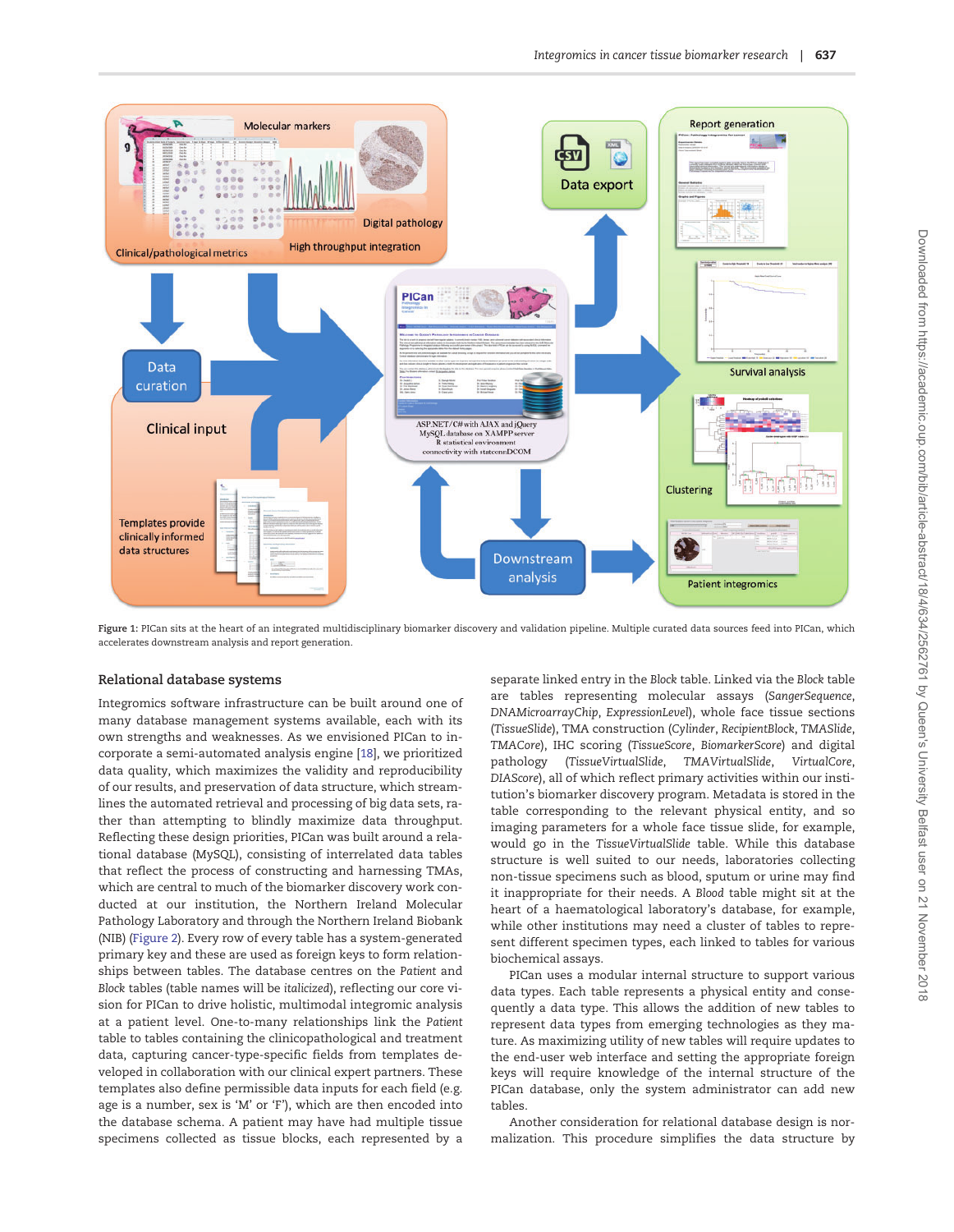<span id="page-4-0"></span>

Figure 2: Schematic of the internal table structure of PICan's relational database, reflecting the core activities and workflows that comprise the biomarker discovery and validation program at our institution. Most tables represent physical or digital entities within these workflows. Where table names may be unclear, a brief description has been included, along with some example data fields (in parentheses). A colour version of this figure is available at BIB online:<https://academic.oup.com/bib>.

removing duplication of data, ensuring that the table is resilient against inconsistencies arising from incomplete addition, deletion or modification of data. As described in [[54](#page-11-0)], this is achieved by identifying groups of related or dependent data fields and splitting them off into a separate table, using foreign keys to record relationships between tables. For most practical applications, the third normal form balances a robust architecture without overly cluttering the schema with an untenable number of tables. Normalization approaches can also be used to optimize database speed and performance.

A consequence of our decision to use a relational database is that free-form data needs to be harmonized with the data structure presented by PICan before data entry. The requisite curation steps prioritize data integrity and prevent poor-quality data that might impede proper and meaningful analysis from entering the database (garbage-in-garbage-out). Clinical and pathological data collection and storage are guided by templates, collections of well-defined data fields that have been developed through our close working relationships with the NIB, Northern Ireland Cancer Registry, Northern Ireland Health and Social Care Trusts and clinicians. These collaborators share the desire to drive data integration and provide expertise, context and data access to harmonize data templates around common vocabulary and permissible data values, ensuring maximal clinical relevance of PICan. In addition to the harmonized common fields like age and sex, PICan also supports cancer-type-specific fields for maximum flexibility.

#### Non-relational database structures

While a structured relational database has served PICan well, there are alternative models that might better suit other research integromics environments. MongoDB, for example, is a non-relational (or 'NoSQL') database architecture that uses a document model, where each entity (a tissue block, for example) is represented by a 'document' that might contain hundreds of attributes as key-value pairs. This model works with a flexible schema, allowing data fields to be added or omitted on a case-by-case basis, while harmonization of terminology and data fields occurs at data retrieval. In a research environment, especially at the beginning of a study when pipelines and metadata are likely to change, it is easier to update the data model than to redesign the fixed schema of a relational database. However, with less urgency to curate data before upload, data integrity may be variable, with errors remaining unnoticed and confounding analyses performed on the data. Fuzzy matching algorithms [\[55–57\]](#page-11-0) can mitigate the impact of typographical and some clerical errors, but these approaches must still be rigorously validated. In some cases, it might be impossible even for a human expert to deduce the original intention. Data must then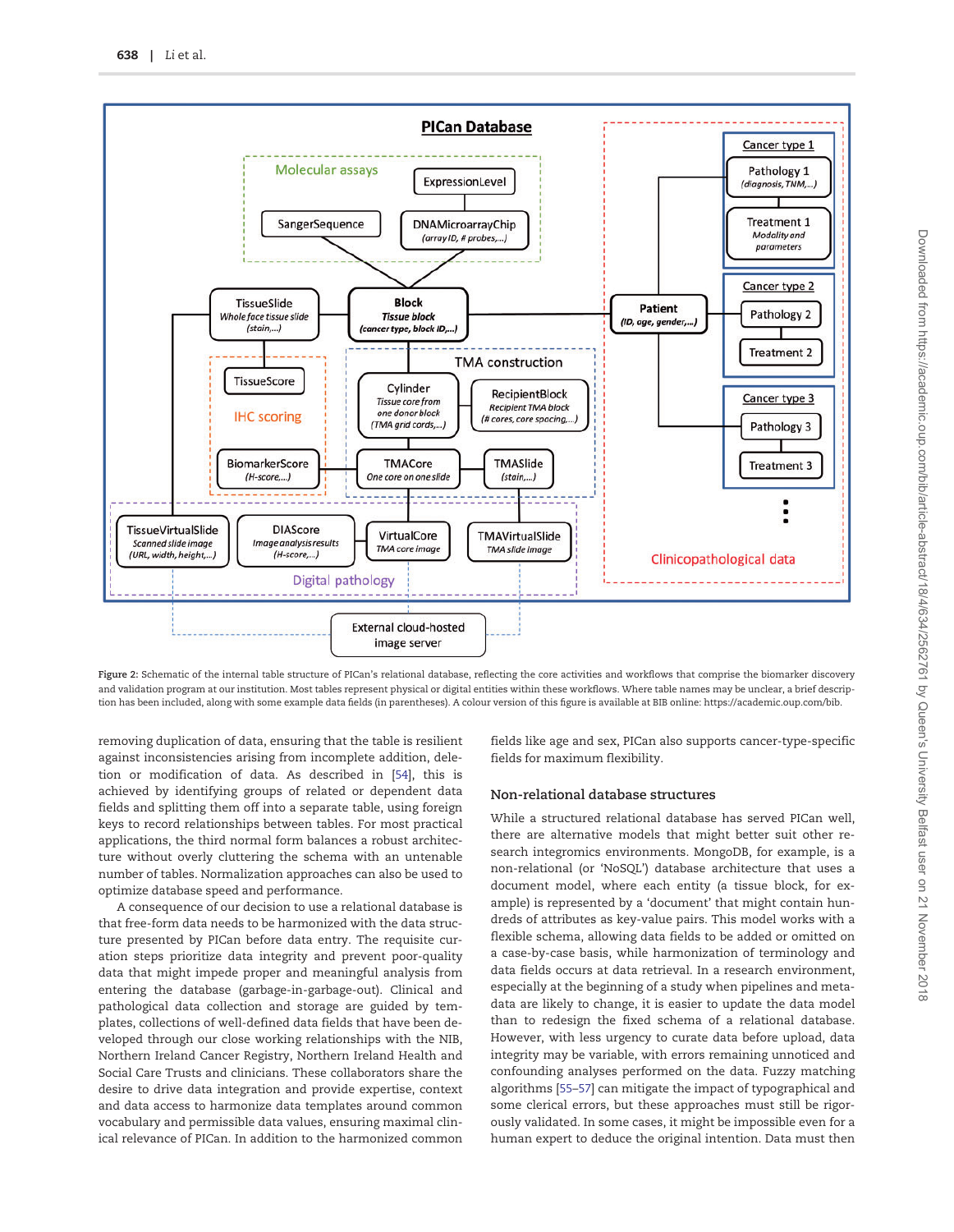be discarded from analysis, potentially reducing the statistical power. Manual curation at the outset might identify such cases when there is still an opportunity to seek clarification from the original data collector. Ideally, ambiguous annotations and borderline cases should be resolved in consultation with a suitably qualified medical professional before they enter the database rather than leaving them open to interpretation by downstream informaticians. Likewise, missing or contradictory data points are preferably identified and, where possible, corrected before entry into the database. However, a major advantage of an unstructured database model is the ability to more faithfully capture the complexities of the patient's clinical, pathological and other data parameters, including free-form text fields such as clinical notes. The ability to capture patient data in its native form also improves the traceability and scalability of data entry into a non-structured database solution by eliminating the labour and documentation associated with data curation and enabling automated bulk data upload. Despite the tools we have developed to semi-automate data upload, this will remain a relative drawback of manual curation in the short term, especially for clinical and pathological data fields. In the longer term, scalability may be improved with increased adoption of electronic medical records, wherein many of these data fields could be completed by the attending physician when encountering the patient.

Balancing the data curation afforded by the structured relational database with the high-throughput flexibility of unstructured models are various hybrid options. For example, PICan offers flexibility to the structured database model by including freeform text fields to capture unstructured notes (in our experience, these are typically for clinical notes) in several of the data tables. As these fields are not referenced directly by the automated online analysis component, which requires well-defined parameters, they are hidden from analysis but can be retrieved by users wishing to conduct further data refinement or offline analysis. In practice, however, it is more likely that any fields not used in analysis by the system will simply be ignored and neglected. Another hybrid solution we are actively exploring to increase data throughput is to allow the importation of noncurated data sets for end-user analysis. In this model, curated 'public' data sets would be available to all users (with necessary approvals and access restrictions in place), while each end user will be able to upload 'private' data sets to be analysed alongside or integrated with the curated data. The user, then, is responsible for ensuring the quality of his/her own data. Extending the hybrid model concept further are heterogeneous databases, in which only the most important, unchanging and sensitive data are typically stored in a relational database. Meanwhile, the bulk of the data, in terms of size, will be stored in non-relational databases or as raw data, with links stored in the main database to ensure ease of access and retrieval.

## Image analysis data storage and management

Current work is focussing on improving the support of digital image analysis data, an emerging area of research in which our group has significant expertise. Imaging data presents some unique challenges for database storage design. The images themselves can be large. One of our typical tissue slides scanned at 40 $\times$ objective magnification (0.25  $\mu$ m per pixel) can have 2–10 billion pixels. Imaging in RGB at 8 bits per channel gives uncompressed file sizes of up to 30 GB. Additional colour channels (such as for fluorescence imaging), z-stacks and data redundancy in the form of image pyramids for improved image

loading performance would all greatly increase file sizes. Compression, typically JPEG or JPEG2000 for whole slide images, can significantly reduce file size without drastically impairing visual assessment, although suitability for image analysis is more variable [\[39\]](#page-11-0). Hence, it is vital to store the original slide image to allow a pathologist to go back and verify that image analysis results are consistent with his/her expectations. This is currently achieved by hosting the slide images on remote servers maintained by PathXL. A link is stored in the PICan database that allows the web-based interface to retrieve the image data on user request via an application programming interface (API) supplied by PathXL. Pan, zoom and overlay functionalities in the PICan web interface are powered by OpenSeadragon [\[58\]](#page-11-0). As the samples are drawn from NIB collections, NIB maintains control of access and security using the PathXL software.

In addition to the raw image pixels, image analysis data might include markups, annotations and calculated metrics (such as integrated optical densities, nuclear areas or immunohistochemical H-scores [[50](#page-11-0), [51](#page-11-0)]). Metrics can be at a cellular level or summarized across a region of interest (ROI), a slide or even a set of slides. Much of these data may be hierarchically structured, with each slide potentially containing multiple ROIs, each ROI containing many cells and each cell being associated with values for numerous metrics. However, the efficiency of storing image analysis data in a structured database is uncertain when a single image can contain thousands of annotations. For now, PICan stores only summary scores and metrics (e.g. Hscore [\[50,](#page-11-0) [51](#page-11-0)], Allred Score [\[59\]](#page-11-0), percentage positive cells), while users wishing to interrogate the image data on a more granular level will need to rely on external specialist tools. The challenge of storing and transferring image analysis data between systems is an ongoing one with several potential approaches having been proposed, including DICOM [[60](#page-11-0)], OME-TIFF [\[61\]](#page-11-0), various HDF5-based formats [[62](#page-11-0), [63](#page-11-0)] and proprietary vendor formats, but without a clear front-runner. DICOM and OME-TIFF are primarily image formats with flexible metadata support, optimized for image viewing rather than storage of image analysis results with large numbers of image objects. In contrast, HDF5 captures object hierarchy relationships well, but on its own it is not a native image format. Meanwhile, proprietary formats are potentially encumbered by patenting and intellectual property concerns.

#### Integromics data management is patient-centric

Regardless of the database management system being used, a critical characteristic of integromics analysis is patientcentricity. The ultimate objective in bringing together data from multiple experimental platforms is to build a more holistic picture of the interplay between genotype and phenotype in the patients under study. As interest in amalgamating multiple data types has grown, many platforms originally designed to host one data type have been expanded to accommodate additional types of data. Many biobank management software systems allow addition of clinicopathological notes and experimental assay results on top of sample tracking data. Meanwhile, digital slide hosting platforms like OMERO [\[64\]](#page-11-0), PathXL Xplore, Cytomine [\[65\]](#page-11-0) and DigitalScope (Aptia Systems, Houston, TX; used by the College of American Pathologists) [\[66\]](#page-12-0) are beginning to support the addition of associated clinicopathological data as metadata. Others, like TCGA [[25](#page-11-0), [26\]](#page-11-0), originated as molecular data repositories but have begun adding whole slide imaging. There is a clear trend towards convergence of database models encompassing more and more data types,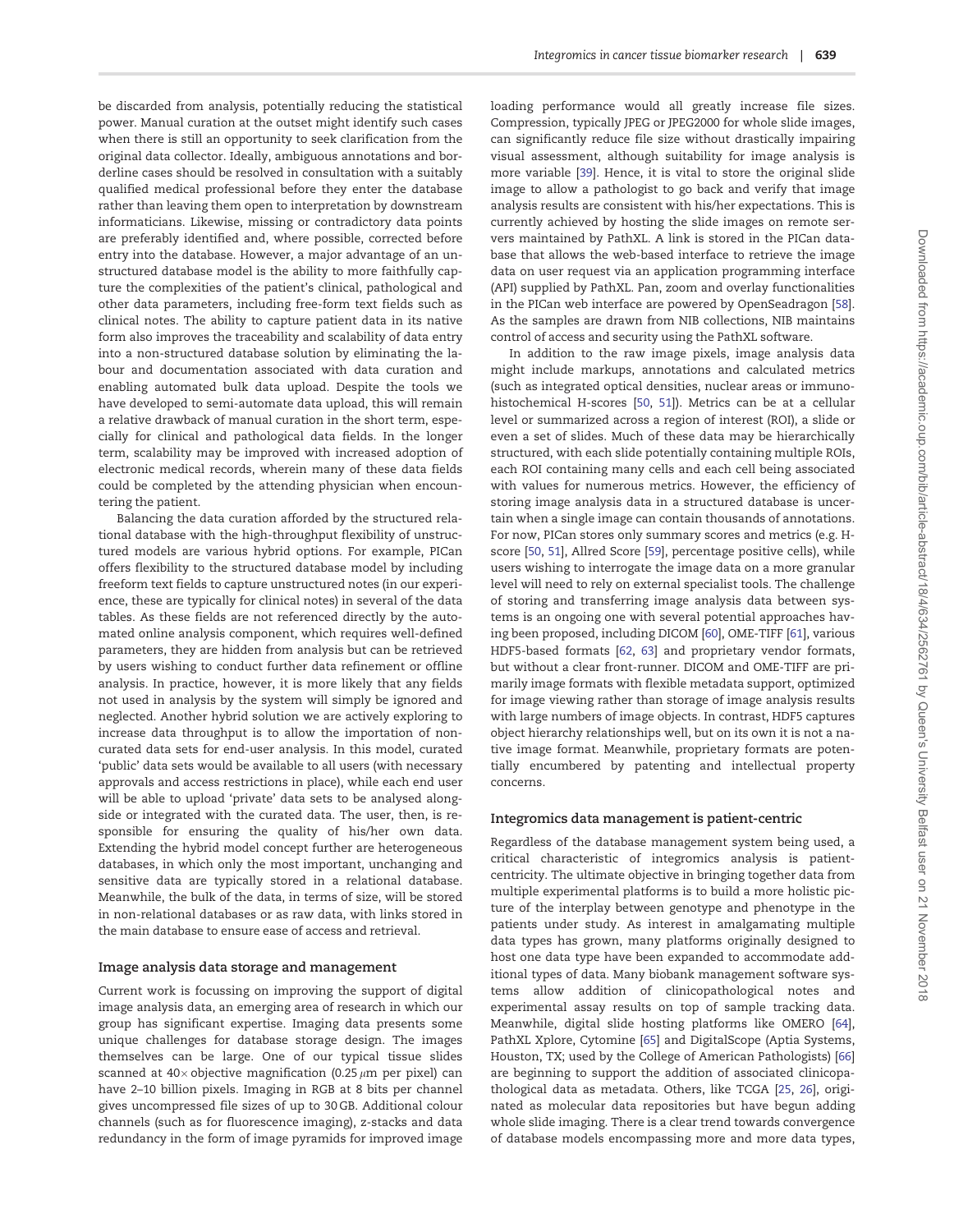but their impact will be limited if these extra data are simply stored and forgotten. Integromics is an active process not just of bringing data together, but more importantly, of creative comparisons and contrasts to expose underlying interactions underpinning the cancer phenotype. Many public repositories and big databases, such as TCGA, draw from an assortment of patient cohorts, so associations between different data types measured on different cohorts are limited to cohort summaries, potentially obscuring trends between data types that are only apparent at the individual patient level.

# Interacting with external resources—data exchange between systems

With the current rapid expansion of big data analytics in biomedicine, integromics frameworks must remain flexible enough to incorporate emerging and future technologies. Structured architecture and design of the overall integromics database framework can facilitate this. However, large data sets like next-generation sequencing (and upcoming third-generation sequencing [67–70]) can be unwieldy in a MySQL database, with typical whole exome or RNA sequencing runs comprising 10–100 billion base pairs for a single sample, so future integromics systems may house these types of data in databases that are structured specifically for this purpose. Instead of a single database housing multiple data types, a future integromics database will undoubtedly be structured as a fully distributed federated database [[71](#page-12-0)–[74](#page-12-0)], with a central database storing identifiers that interface with a cluster of highly specialized databases each housing a specific type of data in its native format. Arguably, PICan already uses a version of this model by outsourcing digital slide image storage to remote servers. Future developments may include enabling PICan to tap into publicly available data sources and allowing users to analyse these public data sets in tandem with PICan data, such as accessing Gene Expression Omnibus data through GEO2R [\[75\]](#page-12-0).

One of the challenges when working with a federated database model is how to exchange data faithfully and efficiently between the various components. Each constituent database will need an interface to interact seamlessly with the central database and control system. Some of these will be available off-the-shelf or rely on published APIs, while others such as those interacting with in-house software may need significant developer time and effort to implement. Ultimately, there are no shortcuts to establishing these interfaces, and so institutions should aim to reduce the number of distinct interfaces by standardizing data around a small set of formats. For example, when working with whole slide images, a single institution could strive to use only a single file format. The various available formats each have their own strengths and weaknesses, but the natural option will likely be the native format of the scanner used at the institution or a vendor-neutral format like DICOM [[60\]](#page-11-0) or OME-TIFF [\[61](#page-11-0)]. Fortunately, many tools for working with whole slide images support multiple file formats, such as DigitalScope [[66\]](#page-12-0) for remote, web-based viewing of various imaging formats. Meanwhile, projects like Bio-Formats (Open Microscopy Environment consortium) [[61](#page-11-0)] and OpenSlide [[76\]](#page-12-0) further facilitate the viewing and exploitation of various imaging formats in other programming and analysis languages like C,  $C_{++}$ , Python and Java. Additionally, it is important to standardize the data transfer protocol whether this is through Internet standards like hypertext transfer protocol, physical means like hard disks or some other agreed protocol. Perhaps establishing an institutional integromics strategy will encourage adoption of standardized data formats by creating an expectation among data generators that data should be portable and compatible with other data types for analysis.

Data flow within an integromics environment can often be multidirectional. Even with only a single central data repository, there will be instances when it is beneficial to export some of these data to a separate third-party platform, whether for specialized analysis, report generation or some other purpose. As PICan's web-based user interface is designed to be user friendly, it supports only a limited number of types of analyses and report generation options. Analyses not hard-coded into the interface, for example, would need to be performed 'offline'. In fact, this is how new analyses are tested before being incorporated into PICan. Similar to data import and storage, data export from an integromics system is complicated by the wide range of data types that demand different formats to accommodate their inherently different natures. Efforts have been made in some fields to standardize and integrate data models, such as those of the Global Alliance for Genomics and Health for genomic data [[20](#page-10-0)]. Hence, where widely recognized data exchange formats exist, such as FASTA/FASTQ files for nucleotide or amino acid sequences [[77](#page-12-0)] or the TMA data exchange standard [\[78\]](#page-12-0), they should be prioritized for integromics support. For other data types like digital image analysis, however, there remains a need for a well-defined and widely accepted standard for data exchange. Whether it is possible or feasible to define a single, unifying integromic data exchange format that would encapsulate multiple data types attached to individuals within a cohort of patient subjects remains an open question.

#### Standardization of data vocabulary

Any data exchange standard needs to address both how data are encoded (structure) as well as a common vocabulary for commonly encountered fields. CSV, JSON, XML and derivatives of these are popular formats that lend themselves well to structured data. Certainly, CSV export is our default, as although it does not fully represent the relational structure underpinning PICan's database, it mimics the basic tabular structure and can be easily viewed by other researchers in common spreadsheet or statistical packages. Non-tabular data like digital slide images (which are stored as links in the database) are exported as separate files. The greater challenge might be agreeing on a common vocabulary. Data field names need to be mapped from PICan's internal vocabulary to that of the target external platform. This is not a trivial task, as even professionals within the same institution may use different names for the same metric. Some clinicians may be more precise in how certain metrics are measured and recorded, such as when some distinguish between lymphatic and vascular invasion while others group them together as lymphovascular invasion. Harmonizing between cancer types can also be challenging, hence the use of cancer-type-specific tables in PICan for certain clinicopathological metrics. Additionally, even where a data exchange specification exists, like the one for TMA reporting [[78\]](#page-12-0), there may be allowance for custom fields, posing an extra challenge for aligning under a common vocabulary. Attempts have been made to standardize terminology in some disciplines. The US National Library of Medicine maintains a collection of controlled vocabularies known as the Unified Medical Language System [\[79\]](#page-12-0), which incorporates SNOMED CT, MeSH and OMIM, among many other ontologies. Another compendium is caCORE, including the Enterprise Vocabulary Services and Cancer Data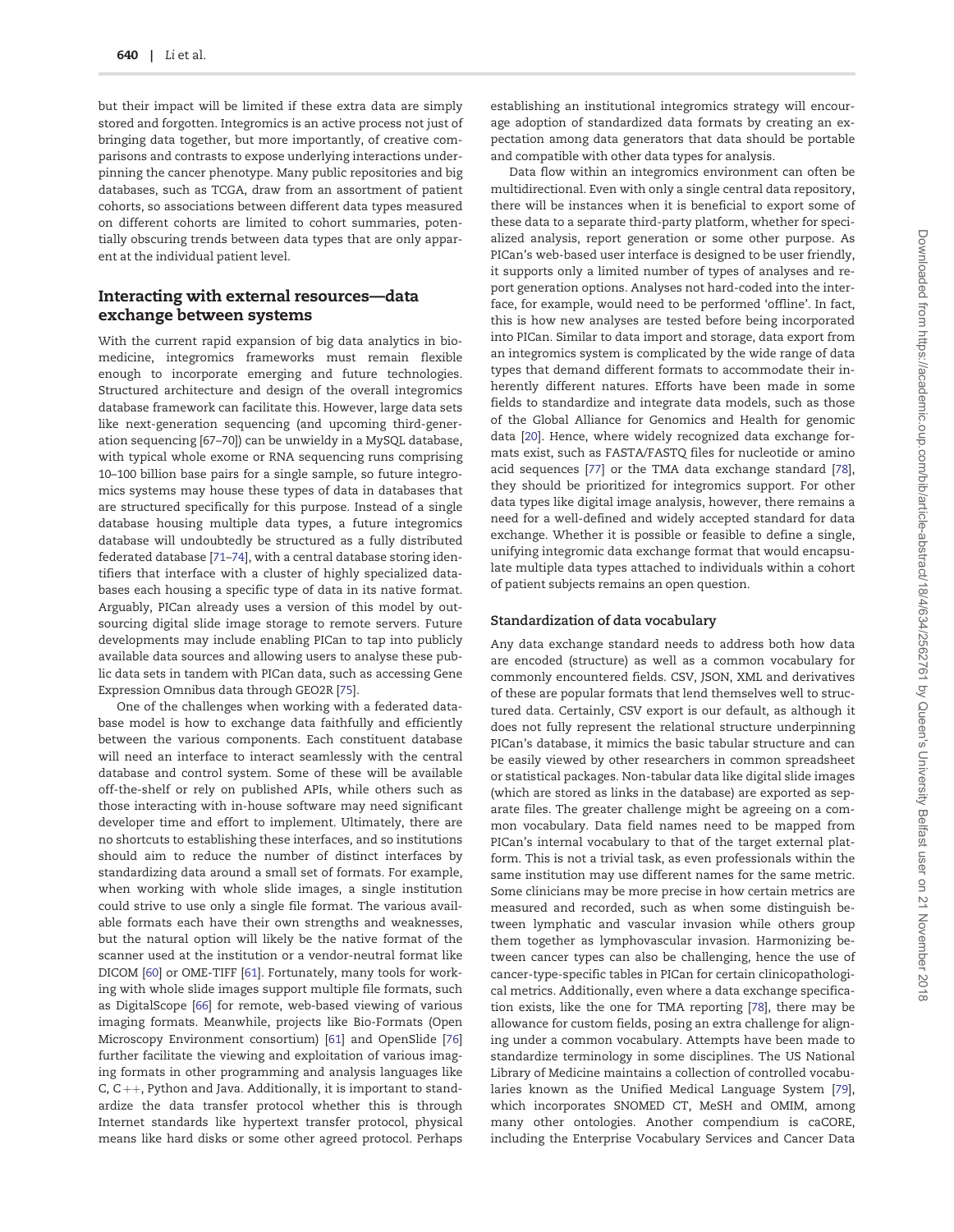Standards Repository of common data elements [\[80](#page-12-0), [81\]](#page-12-0). Additionally, some groups have devised cancer-type-specific lists, such as for breast [[82\]](#page-12-0), mesothelioma [[83](#page-12-0)] and prostate [\[84\]](#page-12-0). In the absence of clear community-supported data standards, institutions are advised to agree on and use a minimal set of data export formats.

# Unique challenges of multimodal integrative analysis

Collecting and storing diverse data types is only half the battle in integromics: unlocking the value of these data will come from analysis and interpretation. Through a connection with the R statistical environment via statconn [\[49\]](#page-11-0), PICan is capable of on-demand statistical analysis, graphical output and report generation. Besides R and statconn, other similar frameworks and interfaces include Shiny [\[85](#page-12-0)], R.NET [[86](#page-12-0)], Python (e.g. matplotlib [[87](#page-12-0)]) and D3.js [\[88](#page-12-0)]. While PICan is strictly a research tool, an integromic approach will undoubtedly be essential to future clinical decision support systems, placing integromics at the front line of patient care delivery.

Multimodal analysis is particularly important when considering the future of digital pathology and tissue imaging. Conventional light and fluorescence imaging provides the basis for most studies in this field. However, the future may provide new imaging technologies using light outside of the normal visible spectrum that may be more informative towards illuminating the underlying cancer biology and delivering sensitive and specific biomarkers of clinical outcome. Numerous studies are emerging that exploit technologies such as ultraviolet [\[89](#page-12-0)], infrared [\[90\]](#page-12-0) and Raman spectroscopy [\[91,](#page-12-0) [92\]](#page-12-0), together with a broad range of associated multispectral technologies, to gain a better insight into tissue and cell characterization and to visualize compounds and chemistry not accessible to conventional microscopy. Integrating these imaging modalities into a single framework to compare, compound and deduce clinical utility, not in isolation, but together with conventional imaging methods is essential. Similarly, there is capacity to integrate other forms of medical imaging relevant to cancer discovery, including positron emission tomography, magnetic resonance imaging, computed tomography and X-ray. This can be used to understand the relationship between in vivo clinical imaging and ex vivo tissue imaging, thereby translating markers that are currently only visible on microscopy to early in vivo detection with clinical imaging modalities. In both settings, the real value is likely to come from the overlay and integration of imaging modalities, extending the capacity of tissue imaging on its own and providing new visualization tools for both pathologists and radiologists that are more informative and consequently improve clinical decision making. The integromics initiative discussed in this article provides such a model for imaging as well as molecular and clinical data, blurring the edges of medical specialties and providing a unified framework for discovery.

The basic tools of integromic data analysis are generally similar to other disciplines of bioinformatics. Mean comparisons, clustering, survival analyses, machine learning and linear models, for example, can all be used, as can the various pipelines that have been developed for next-generation sequencing, gene expression microarrays and other molecular big data omics techniques. Integration of digital image analysis data in integromic analysis can present its own distinct risks and rewards. Images and their associated markups and annotations do not lend themselves on their own to t-tests or clustering, for

example. Nevertheless, these may be useful to contextualize other pieces of data like IHC scores. Calculated scores (e.g. H-score) and metrics (e.g. integrated optical density, nuclear area) can often be expressed as name/attribute pairs, so they lend themselves more immediately to integrative analysis, although data structure and hierarchy can still complicate analysis. Some metrics can be measured at a cellular level and summarized at an ROI or whole slide level. Others, however, might not be meaningful at a cellular level (e.g. H-score), so one must be mindful of the meaning of each measure when incorporating it into a multivariate model of the data. Tumour heterogeneity is also an important complication. Summary scores computed across different regions of the same tumour may differ markedly. Heterogeneity, at least in solid tumours, can be more easily mapped in tissue sections where tissue structure and cellular context is maintained and intact. Spatial changes in tumour cell arrangement can be visualized microscopically and used to sample regions for molecular analysis and the measurement of intratumoural heterogeneity. Whole slide imaging and digital image analysis represent powerful tools to quantitatively map tissue phenotype and provide a sound basis for biomarker assay development while opening up new avenues of inquiry. For example, one can begin to explore whether certain morphometric phenotypes correlate with specific genetic or epigenetic profiles and whether these have any significant prognostic or therapeutic impact.

A specific challenge for integromics is the application of statistical techniques to data from disparate sources. Care must be taken to ensure differences observed between experimental groups reflect the underlying biology and not simply batch effects. Differences in experimental assay platforms, such as different probes targeting the same gene or different antibodies for IHC, may produce discrepancies in the data based on different levels of sensitivity and specificity. In digital pathology, differences in imaging hardware, analysis algorithms and parameter definitions may lead to various imaging artefacts and interpretation difficulties. Even within the same software, cell counts determined from different threshold settings are not comparable. Less visible confounders include study and patient variables like recruitment methodology, study admission criteria, patient stratification/diagnostic criteria, pre-collection treatments and standard of care (for prognostic biomarker studies) that can affect the makeup of the study patient population. Meanwhile, specimen handling variables like cold ischemic time, fixation method, staining protocols and formulations can have a profound effect on the data, often dominating other confounders, regardless of the subsequent pipeline. Ideally, then, data harmonization begins well before data are generated: with standardization and thorough documentation of all preanalytical steps including patient selection, tissue collection and specimen handling. Where potential batch effects or confounding variables have been identified, a number of strategies can be used, such as subset analysis (i.e. stratifying the subject population on the confounding variable) or regression modelling [\[93,](#page-12-0) [94\]](#page-12-0).

Mandated public release of large data sets has been helpful in advancing transparency in science, but tracking the associated metadata and assessing its impact on results derived from these big data sets remains a major unresolved challenge. Even large repositories like TCGA are composed of smaller collections from a wide range of geographies and institutional environments. In many cases, pooling such diverse data sets becomes an applesto-oranges comparison. Batch effects in TCGA and other large high-throughput data sets are well-documented [[52,](#page-11-0) [53\]](#page-11-0). Without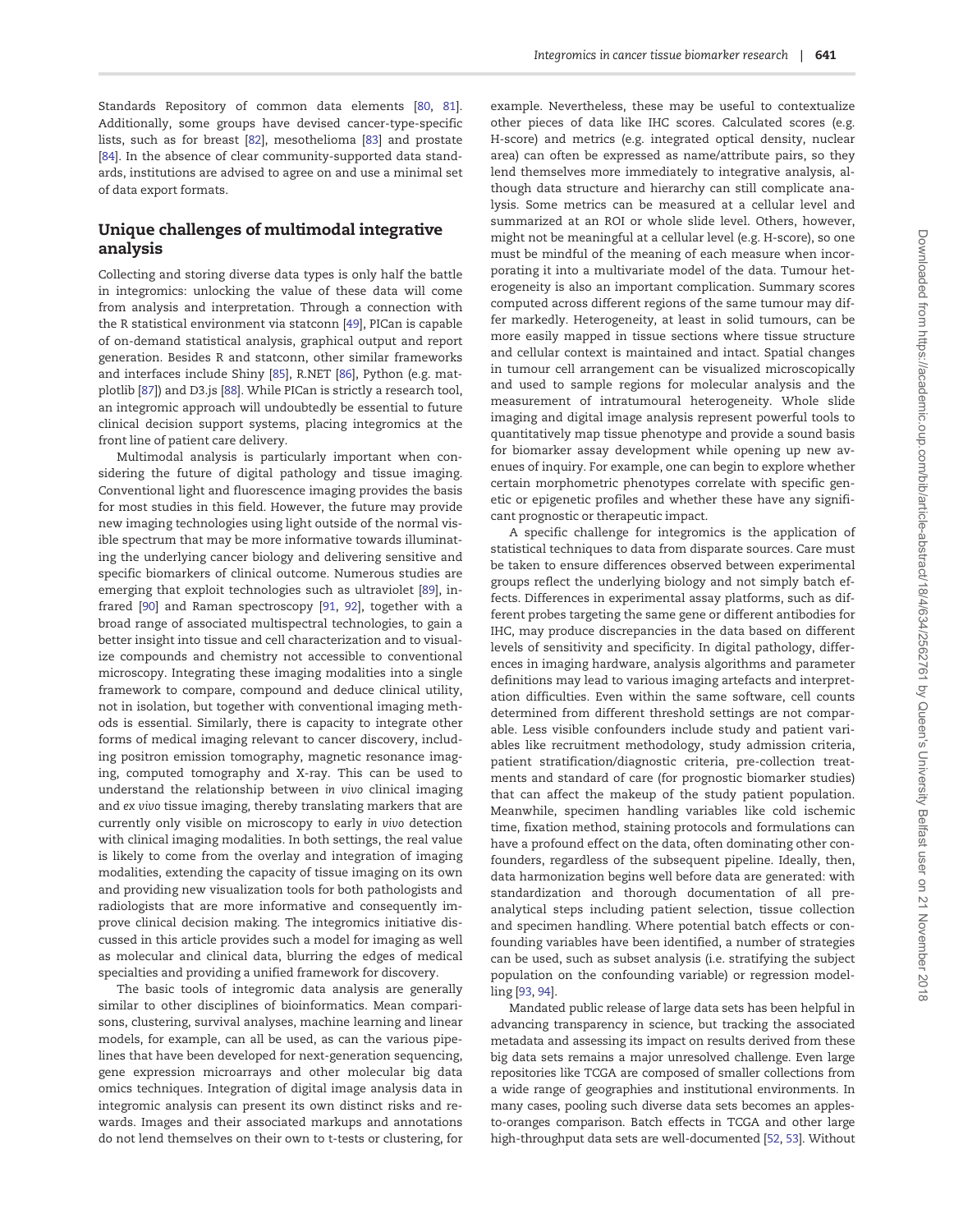control over data origins and consistency, it is essential that the entire process be rigorously validated before interpretation of results. What local data sets lack in scale, they make up for in traceability. For PICan, we require that our collaborators are able to stand over every data point that enters our system, thereby ensuring a higher standard of quality and confidence in our data. Metadata recording technical and experimental details are stored in PICan alongside the data. Regardless of how it is done, metadata tracking should be rigorous and thorough as differences in experimental conditions and design must factor into the interpretation of any analysis. Where appropriate, data should be corrected and normalized to ensure comparisons are meaningful like-versus-like comparisons and observed contrasts are not merely batch or scalar effects.

## Interdisciplinary teamwork

Apart from robust infrastructure and software support, the heart of any successful integromics framework is a cohesive and interdisciplinary team to support and champion the entire effort. Despite the technical complexities of a system like PICan, teamwork is arguably the most important and yet most often overlooked piece of the integromics puzzle. This is fundamentally a collaborative endeavour, bringing with it all the challenges of working with an interdisciplinary team of individuals and organizations, each of whom have their own diverse set of goals and priorities. Clinical team members, for example, may have responsibilities to their patients that would not apply to academic researchers. Nevertheless, the specialist insights afforded by an interdisciplinary team have been indispensable to the success of PICan. Clinicopathological data tables are built on templates created by clinical experts specializing in each cancer type. Clinical and translational researchers inform the choice of analysis tools to be added, which are then developed and tested by translational bioinformaticians. Establishing and incorporating an integromics framework into the mindset of an institution will require additional effort and workload on certain individuals. Hence, it is imperative that team discussions include delegation and shared responsibility over matters such as data collection and curation, data formats and standards, system maintenance, data exchange and access control. Differing priorities and opinions between team members are to some extent unavoidable, but teams can adopt measures to manage conflicts, such as having all protocols clearly documented or maintaining a regular meeting schedule. Regardless of how these challenges are met, we stress the importance of maintaining open lines of communication and agreeing to clear roles and responsibilities of all team members. Effective teamwork is a non-trivial yet integral contributor to the success of any integromics framework.

With an ever-increasing emphasis on interdisciplinary research, projects like PICan underscore the need for crossdisciplinary education to instil young researchers with the necessary mindset, understanding and skills to navigate the challenges and opportunities in the research environment of the future. Queen's University Belfast, for example, offers a Masters-level course in Bioinformatics and Computational Genomics [\[95\]](#page-12-0). The course attracts students from a diverse range of backgrounds, from medical doctors to engineers and computer scientists to biologists from a range of life science subject areas, and aims to equip them with a solid foundation across a broad range of topics such as advanced bioinformatics, database design, tissue imaging and integromics.

Interdisciplinary teamwork is vital to another pillar of any integromics framework: access to quality data. Any analysis is only as robust as the data that underpins it. The role of the NIB is crucial to PICan's success not only through access to its biospecimens, but also its expertise and infrastructure support for sample preparation, processing, accessioning, tracking and quality control. The active participation of an interdisciplinary team also distributes the workload of data curation. One of the great struggles of data collection is maximizing quality and quantity with a limited resource of labour. With an increasing focus among funders and institutions on large-scale, multicentre studies, scaling up an integromics framework while preserving data quality will rely heavily on greater delegation of data curation to the data collectors themselves. The onus will be on the individual data collectors to flag data discrepancies, so that the database administrator serves as the last line of defence rather than the first.

## Ethics and data governance

Like any other system handling clinical and pathological information, an integromics framework also requires appropriate approval for the use of patient data. Additionally, data controls in integromics need to protect both patients and data collectors: de-identification protects patient privacy, while access controls and terms of use policies protect the rights of data collectors.

All studies undertaken in PICan need to be approved following an application to NIB, where project-specific ethics and governance are granted under the Office for Research Ethics Committees Northern Ireland approved NIB guidelines. As a research tool, PICan stores no personally identifiable information in its database, ensuring patient anonymization and minimizing the potential impact of any data security breach. Each patient, sample and associated analytical data are labelled using a unique independent study-specific identifier within the system. Clinically qualified and authorized patient data collectors retain the key that links these identifiers to hospital systems where personal data are securely stored. Researchers using PICan are restricted to using anonymized research data only—respecting data protection laws and regulations. However, as important follow-up data on patients accrues over time, these can still be accessed by having appropriately authorized clinical staff and data collectors use the key to identify patients on hospital systems and retrieve more up-to-date patient information. Authorized clinical personnel can then review and retrieve pertinent research-relevant information from the hospital systems and update PICan, again with only anonymized research data using the PICan identifiers. This is equivalent to an honest broker system used elsewhere [[96](#page-12-0), [97](#page-12-0)].

Data curation of de-identified information in PICan produces a robust, privacy-controlled snapshot of analytical data, but the underlying data sources are themselves continually being updated as patients are followed up and new specimens are collected. While data update is possible, it is necessarily a manual process as PICan has been walled off from the original data sources by design, allowing it to operate with fewer privacy controls than a typical clinical system, as no identifiable patient data are stored. To maintain quality and consistency with existing data, data updates to PICan are done only periodically, with entire cohorts of patients updated at once. Alternatively, institutions that prioritize constantly updated data will require deeper integration between their research and clinical data systems. In such cases, additional data protection measures will be required, such as encryption or safe havens for data storage and transfer. Essentially, such an integrated system would need to meet local rules and regulations for clinical data systems.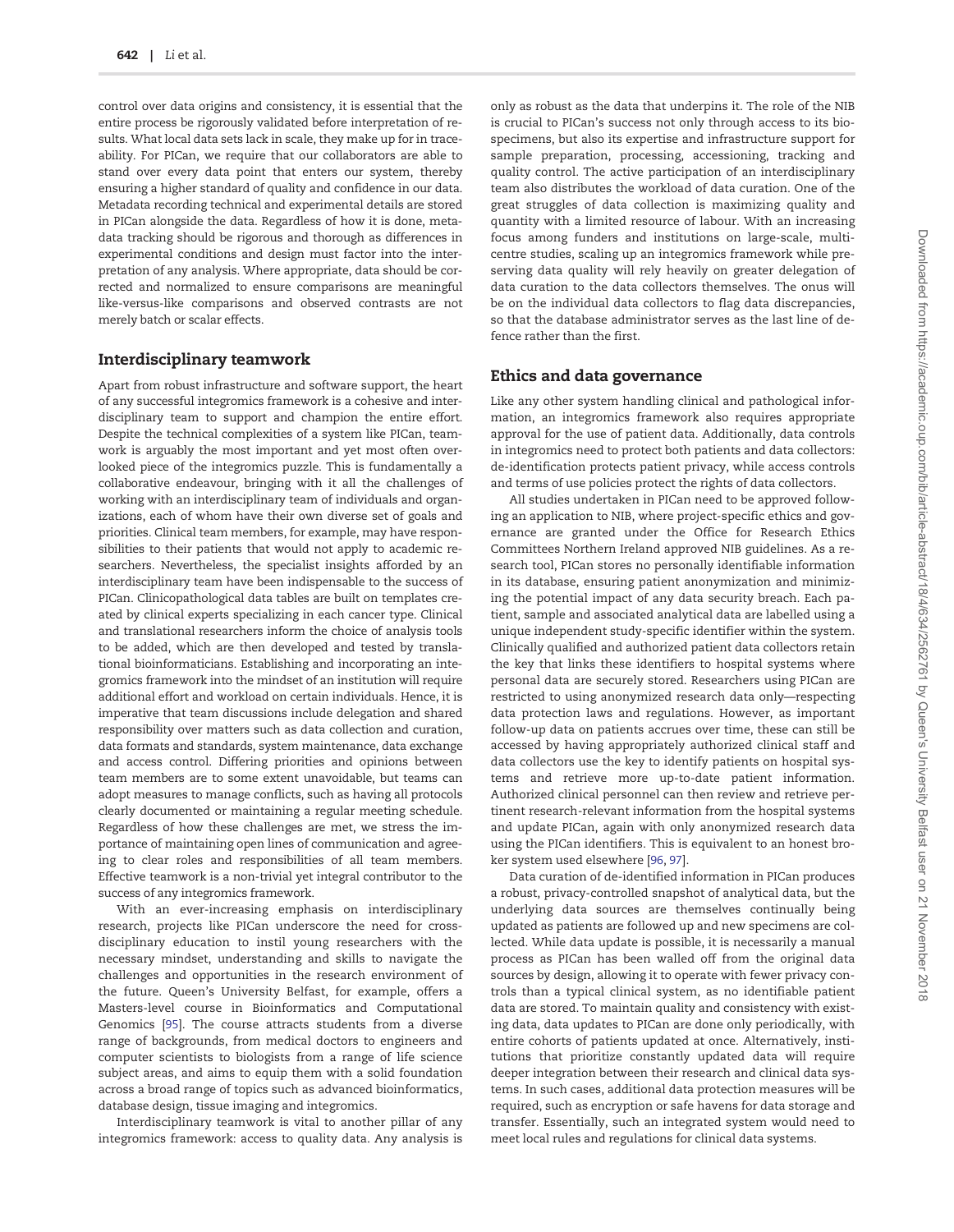# Scaling up for large-scale epidemiological studies

The last few decades have seen tremendous investment into all aspects of cancer biomarker discovery research, but as of 2013, only 18 protein cancer biomarkers had received US Food and Drug Administration (FDA) approval [\[98](#page-12-0)], despite decades of research and thousands of publications on novel candidate biomarkers. Part of the reason may be a focus on early-stage discovery activities and the relative lack of large-scale multicentre validation and clinical trials. Studies of such scale present a number of data management challenges, not unlike those we designed PICan to address. First and foremost, integromics is inherently a team activity and the same principles of teamwork apply whether it is conducted within a single centre or across multiple research centres on different continents. In this way, integromics research extends readily to large-scale multicentre epidemiological studies. Data harmonization of file formats and common vocabulary remain vitally important and best addressed through open communication between collaborators. As in the case of collaborators within an institution, team members from different institutions should ideally agree on a single data format for each data type and a common, agreed set of vocabulary to describe data fields collected, depending on the needs of the study and its participants. Analysis of multicentre data also requires standardization of pre-analytical parameters such as inclusion criteria, sample acquisition, sample processing, assay conditions and measurements recorded. When establishing project standards and protocols, teams should consider what community standards are already available to maximize interoperability and avoid redundancies. Across Europe, for example, projects like ELIXIR [[99](#page-12-0)] and Euro-BioImaging [\[100\]](#page-12-0) are already seeking to establish hubs for biomedical and bioimaging resource sharing. Globally, similar efforts in genomics are also underway [19–21].

The process of building digital infrastructure to support a multicentre integromics framework is similar to the case of a single institution. All team members should meet and agree on the structure of the framework. Depending on the extent of the project and range of requirements, the technical, scientific and medical team will need to grow as well. Among the team, there is a need for at least one full-time staff member dedicated to technical development and management of the digital infrastructure. As the project grows, the staffing requirement will undoubtedly increase in tandem. For this reason, modular design becomes even more crucial as it allows development tasks to be carved up and delegated out to different team members. There will also be additional requirements for hardware and software licences. Software costs can be mitigated by using free (e.g. R) or low-cost volume licenced (e.g. Microsoft Visual Studio (Redmond, WA, USA) for ASP.NET in an academic setting) options. Nevertheless, despite minor challenges, digital solutions generally scale well both in size and geographic distribution. Parallels can be drawn between incorporating external data resources into an integromics environment, as previously discussed, and the challenges of connecting information systems across multiple sites. However, multicentre teams also face some specific challenges. Teams may need to comply with various sets of local laws and regulations surrounding research ethics, data security and patient privacy. Network access and security may also be further complicated in a multicentre setting. PICan, for example, was built for use within a single institution, so access was limited to within the institution's network firewall, with all external access blocked. A system spanning

multiple institutions would need greater attention to security while maintaining access from outside the host institution. Teams may also need to contend with different software and hardware infrastructures at the various centres and implement the necessary interfaces to ensure compatibility. However, the ultimate key to success of multicentre collaborations is a fundamental commitment to team science and on that front, institutions that embrace integromics will have the experience to lead the coming age of large-scale multicentre studies.

Furthermore, platforms like PICan and the integration of image analysis data with clinicopathological and therapeutic data will help accelerate the screening of candidate tissue biomarkers for prognostic and predictive capacity. While this represents a powerful research and discovery tool, this is likely to identify new tissue biomarkers (based on IHC, chromogenic in situ hybridization (CISH), fluorescence in situ hybridization (FISH), RNAscope, etc.) that have clear value in routine diagnostics and the stratification of patients for precision therapeutics. Further validation of these biomarkers would be necessary in carefully controlled and standardized biomarker trials taking into consideration sample preparation, scanner configuration, lab-to-lab variation, comparative performance against pathologist scoring and clinical outcome data. Regulatory approval of digital diagnostic tests would require FDA clearance (USA) or CE-IVD marking (Europe) if they were to be marketed as clinical tests by industry, but may also be implemented as laboratorydeveloped tests with documented internal validation and clinical evidence, if done within an academic medical centre such as our own setting. Integromics platforms provide the framework for discovery and if designed appropriately can provide robust clinical evidence of the utility of new biomarkers for subsequent commercial licensing, regulatory approval and clinical translation into routine diagnostic/therapeutic practice.

# Conclusion

Modern biomedical research generates scientific and clinical data faster than the ability to fully interpret it, while data from new and emerging technologies need to be integrated and harmonized with existing analysis workflows. Efforts to resolve the resulting bottleneck in interpretation to deliver on the promises of precision medicine in this era of fast-track biomarker discovery and evaluation have led to the birth of a new field in bioinformatics: integromics. After introducing our own framework for streamlining integromic analyses, it became clear that there is widespread interest in implementing integromic strategies in other research institutions. In light of the present discussion, we feel that an optimal integromics framework must be well-supported by a dynamic and interdisciplinary team, reflect the local needs and priorities of the institution and be designed with an eye to the future. The team is the gateway to high-quality data and specialist insights that inform analysis and ultimately catalyse translation to clinical application in support of precision medicine. Meanwhile, biomarker research at our institution is currently centred on TMAs and we have emphasized data quality and curation over raw throughput. These traits are imprinted in the design and operation of PICan, but other institutions may have other needs that demand a different infrastructure. Ongoing development of PICan includes incorporating raw data storage and access for completeness and traceability and strengthening support for digital image analysis. As our institution adopts newer technologies, PICan likewise will continue to evolve, facilitated by its modular design, to meet the changing needs of a busy cancer research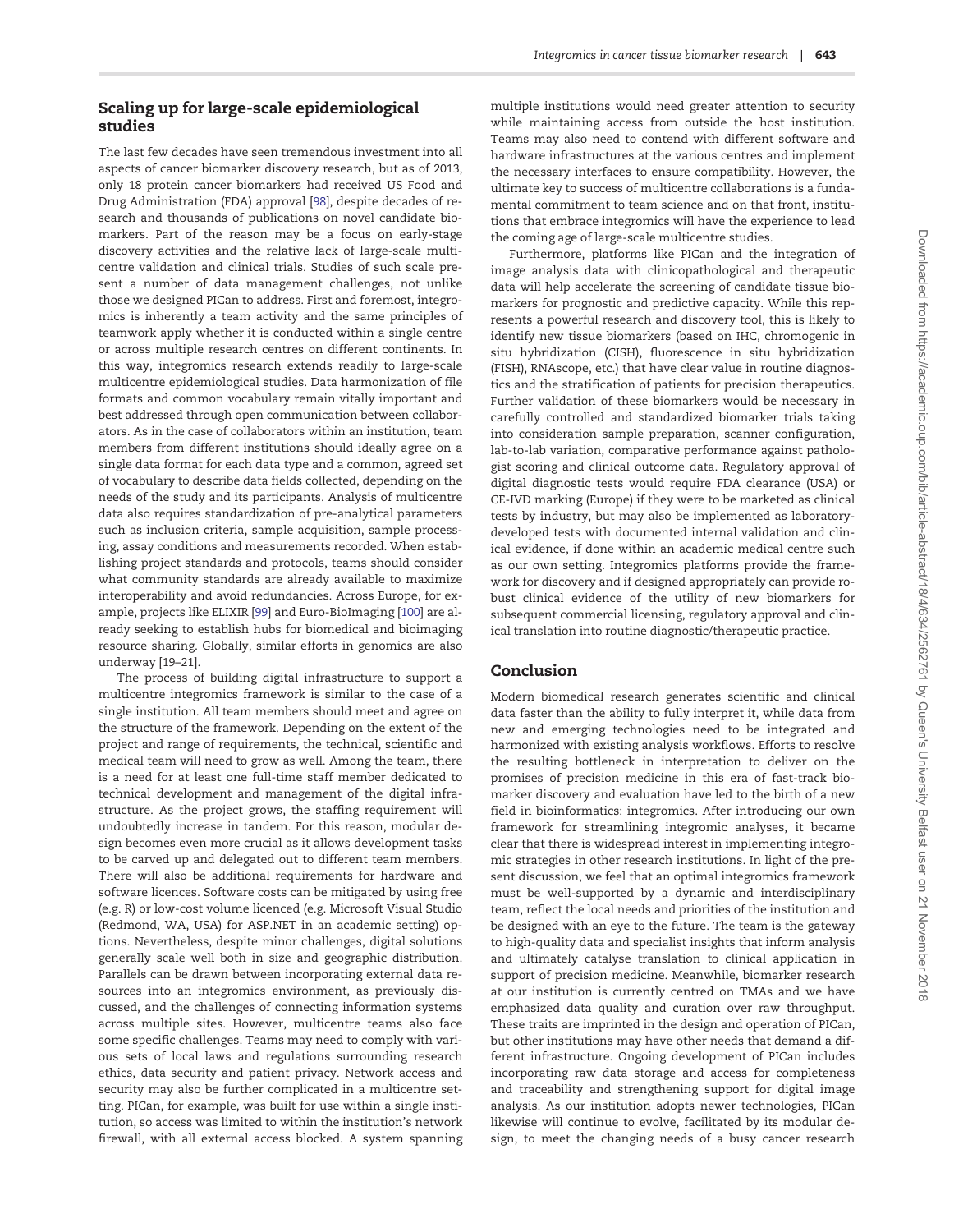<span id="page-10-0"></span>environment spanning numerous programmes, technologies and scientific objectives. Hence, integromics should be interwoven into the fabric of the institution and not simply be a downloadable add-on.

## Key Points

- Bold approaches are needed to maximize the potential of big data in modern biomedical research and to break down the silos in which they are currently held.
- Collating, storing, transferring and integratively analysing vast amounts of heterogeneous, multimodal data requires a comprehensive and cohesive integromics strategy that streamlines biomarker discovery by exposing fresh insights into the underlying factors contributing to disease phenotypes.
- We explore the practical considerations behind implementing an integromics framework, using our experiences and design choices with PICan as a case study, while recognizing that the global diversity of biomarker discovery research programmes will require tailoring solutions to each research environment.
- Successful integromics frameworks are supported by dynamic interdisciplinary teams and are inherently adaptable to new technologies and the host institution's evolving priorities.
- Integromics must be a central part of the institutional culture and not just a downloadable add-on.

# Conflict of interest

Professor Peter Hamilton is the founder of, and non-executive director with, PathXL Ltd. Professor Manuel Salto-Tellez is Senior Advisor to PathXL Ltd.

# Funding

The research leading to these results has received funding from the People Programme (Marie Curie Actions) of the European Union's Seventh Framework Programme FP7/2007–2013/under REA grant agreement (285910 to P.W.H.); Invest Northern Ireland (RDO0712612 to P.W.H.); Cancer Research UK Accelerator (C11512/A20256 to P.W.H./M.S.-T.); CRUK (to P.B.). The Northern Ireland Molecular Pathology Laboratory is supported by Cancer Research UK, Experimental Cancer Medicine Centre Network, the NI Health and Social Care Research and Development Division, the Sean Crummey Memorial Fund, the Tom Simms Memorial Fund and the Friends of the Cancer Centre (to M.S.- T.). The Northern Ireland Biobank is funded by the Health and Social Care Research and Development Division of the Public Health Agency in Northern Ireland and Cancer Research UK through the Belfast CRUK Centre and Northern Ireland Experimental Cancer Medicine Centre; additional support was received from the Friends of the Cancer Centre (to J.A.J.).

## References

- 1.Canuel V, Rance B, Avillach P, et al. Translational research platforms integrating clinical and omics data: a review of publicly available solutions. Brief Bioinform 2015;16:280–90.
- 2. Noor AM, Holmberg L, Gillett C, et al. Big Data: the challenge for small research groups in the era of cancer genomics. Br J Cancer 2015;113:1405–12.
- 3. PathXL Xplore. [http://www.pathxl.com/pathxl-research/](http://www.pathxl.com/pathxl-research/pathxl-xplore) [pathxl-xplore](http://www.pathxl.com/pathxl-research/pathxl-xplore) (20 November 2015, date last accessed).
- 4. Biomarker Interpretation Workflow OncoMark. [http://www.](http://www.oncomark.com/go/products/biomarker-interpretation-workflow) [oncomark.com/go/products/biomarker-interpretation-work](http://www.oncomark.com/go/products/biomarker-interpretation-workflow) [flow](http://www.oncomark.com/go/products/biomarker-interpretation-workflow) (23 November 2015, date last accessed).
- 5. Denaxas SC, George J, Herrett E, et al. Data resource profile: cardiovascular disease research using linked bespoke studies and electronic health records (CALIBER). Int J Epidemiol 2012;41:1625–38.
- 6. Lubbock ALR, Katz E, Harrison DJ, et al. TMA Navigator: network inference, patient stratification and survival analysis with tissue microarray data. Nucleic Acids Res 2013;41: W562–8.
- 7. Giardine B, Riemer C, Hardison RC, et al. Galaxy: a platform for interactive large-scale genome analysis. Genome Res 2005;15: 1451–5.
- 8. Goecks J, Nekrutenko A, Taylor J. Galaxy: a comprehensive approach for supporting accessible, reproducible, and transparent computational research in the life sciences. Genome Biol 2010;11:R86.
- 9. Madhavan S, Gusev Y, Harris M, et al. G-DOC: a systems medicine platform for personalized oncology. Neoplasia 2011;13: 771–83.
- 10.Dander A, Baldauf M, Sperk M, et al. Personalized Oncology Suite: integrating next-generation sequencing data and whole-slide bioimages. BMC Bioinformatics 2014;15:306.
- 11.Kartashov AV, Barski A. BioWardrobe: an integrated platform for analysis of epigenomics and transcriptomics data. Genome Biol 2015;16:158.
- 12.Harris PA, Taylor R, Thielke R, et al. Research electronic data capture (REDCap)–a metadata-driven methodology and workflow process for providing translational research informatics support. J Biomed Inform 2009;42:377–81.
- 13.Szalma S, Koka V, Khasanova T, et al. Effective knowledge management in translational medicine. J Transl Med 2010;8:1–9.
- 14.Manley S, Mucci NR, De Marzo AM, et al. Relational database structure to manage high-density tissue microarray data and images for pathology studies focusing on clinical outcome: the prostate specialized program of research excellence model. Am J Pathol 2001;159:837–43.
- 15.Weinstein JN. Integromic analysis of the NCI-60 cancer cell lines. Breast Dis 2004;19:11–22.
- 16.Weinstein JN, Pommier Y. Transcriptomic analysis of the NCI-60 cancer cell lines. C R Biol 2003;326:909–20.
- 17.Yu P, Artz D, Warner J. Electronic health records (EHRs): supporting ASCO's vision of cancer care. Am Soc Clin Oncol Educ Book 2014;225–31.
- 18.McArt DG, Blayney JK, Boyle DP, et al. PICan: an integromics framework for dynamic cancer biomarker discovery. Mol Oncol 2015;9:1234–40.
- 19.Hudson TJ Anderson W. The International Cancer Genome Consortium, et al. International network of cancer genome projects. Nature 2010;464:993–8.
- 20.Home j Global Alliance for Genomics and Health. [https://](https://genomicsandhealth.org/ ) [genomicsandhealth.org/](https://genomicsandhealth.org/ ) (15 March 2016, date last accessed).
- 21.The 1000 Genomes Project Consortium. A global reference for human genetic variation. Nature 2015;526:68–74.
- 22.Collins FS, Varmus H. A New Initiative on Precision Medicine. N Engl J Med 2015;372:793–5.
- 23.Kolesnikov N, Hastings E, Keays M, et al. ArrayExpress update–simplifying data submissions. Nucleic Acids Res 2015;43: D1113–6.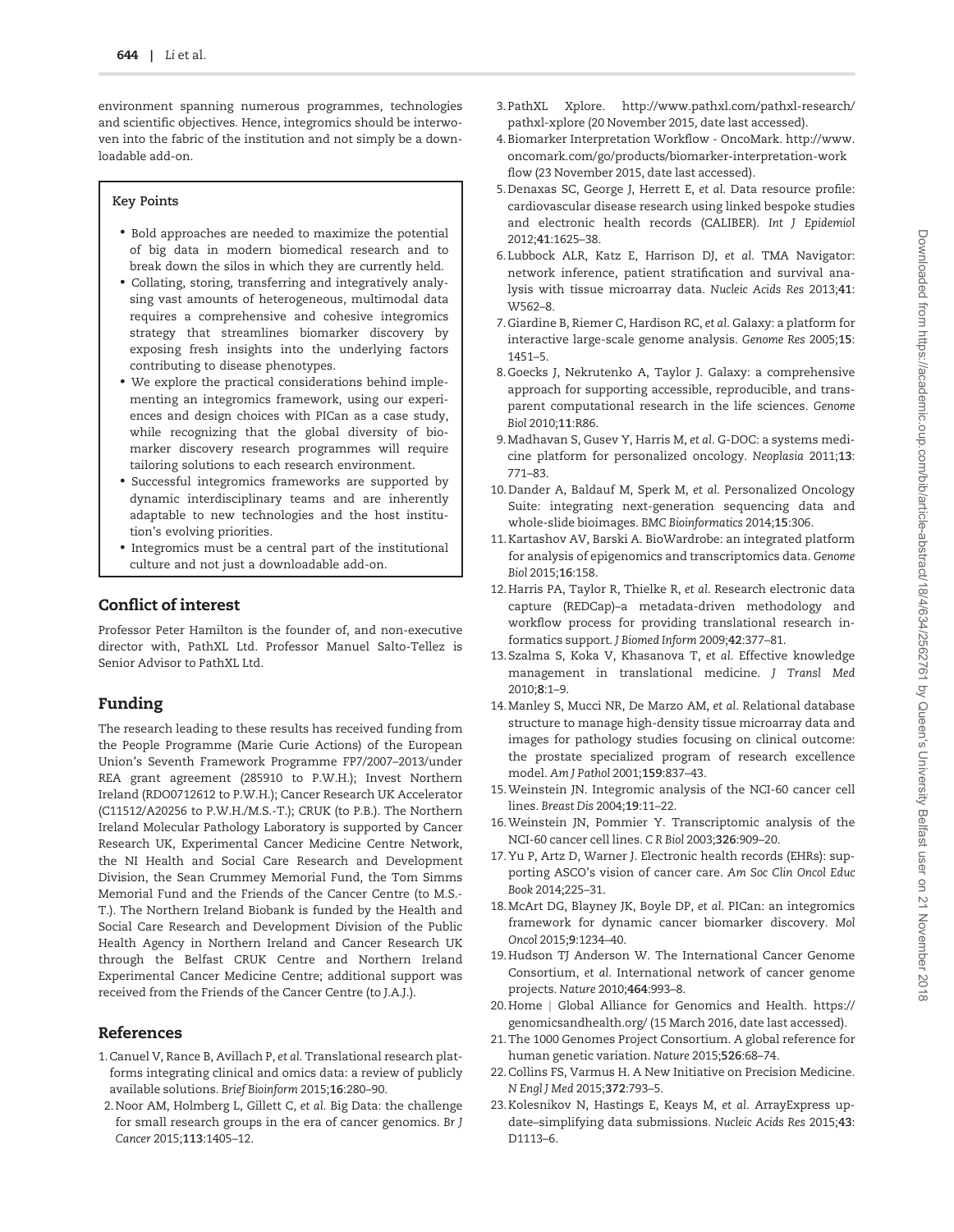- <span id="page-11-0"></span>24.Leinonen R, Akhtar R, Birney E, et al. The European Nucleotide Archive. Nucleic Acids Res 2011;39:D28–31.
- 25.The Cancer Genome Atlas Research Network. Comprehensive genomic characterization defines human glioblastoma genes and core pathways. Nature 2008;455: 1061–8.
- 26.Home The Cancer Genome Atlas Cancer Genome TCGA.<http://cancergenome.nih.gov/> (1 December 2015, date last accessed).
- 27.Kristensen VN, Lingjærde OC, Russnes HG, et al. Principles and methods of integrative genomic analyses in cancer. Nat Rev Cancer 2014;14:299–313.
- 28.Guinney J, Dienstmann R, Wang X, et al. The consensus molecular subtypes of colorectal cancer. Nat Med 2015;21: 1350–6.
- 29.Gao J, Aksoy BA, Dogrusoz U, et al. Integrative analysis of complex cancer genomics and clinical profiles using the cBioPortal. Sci Signal 2013;6:pl1.
- 30.Cerami E, Gao J, Dogrusoz U, et al. The cBio cancer genomics portal: an open platform for exploring multidimensional cancer genomics data. Cancer Discov 2012;2:401–4.
- 31.Forbes SA, Beare D, Gunasekaran P, et al. COSMIC: exploring the world's knowledge of somatic mutations in human cancer. Nucleic Acids Res 2015;43:D805–11.
- 32.Broad GDAC Firehose. [http://gdac.broadinstitute.org/](http://gdac.broadinstitute.org/ ) (22 March 2016, date last accessed).
- 33.Lê Cao K-A, González I, Déjean S. integrOmics: an R package to unravel relationships between two omics datasets. Bioinformatics 2009;25:2855–6.
- 34.Waller T, Gubała T, Sarapata K, et al. DNA microarray integromics analysis platform. BioData Min 2015;8:18.
- 35.Cecic IK, Li G, MacAulay C. Technologies supporting analytical cytology: clinical, research and drug discovery applications. J Biophotonics 2012;5:313–26.
- 36.Rocha R, Vassallo J, Soares F, et al. Digital slides: present status of a tool for consultation, teaching, and quality control in pathology. Pathol Res Pract 2009;205:735–41.
- 37.Pantanowitz L, Valenstein P, Evans A, et al. Review of the current state of whole slide imaging in pathology. J Pathol Inform 2011;2:36.
- 38.Brachtel E, Yagi Y. Digital imaging in pathology–current applications and challenges. J Biophotonics 2012;5:327–35.
- 39.Hamilton PW, Bankhead P, Wang Y, et al. Digital pathology and image analysis in tissue biomarker research. Methods 2014;70:59–73.
- 40.Schneider CA, Rasband WS, Eliceiri KW. NIH Image to ImageJ: 25 years of image analysis. Nat Methods 2012;9:671–5.
- 41.Schindelin J, Arganda-Carreras I, Frise E, et al. Fiji an Open Source platform for biological image analysis. Nat Methods 2012;9:676–82. 10.1038/nmeth.2019.
- 42.de Chaumont F, Dallongeville S, Chenouard N, et al. Icy: an open bioimage informatics platform for extended reproducible research. Nat Methods 2012;9:690–6.
- 43.Sommer C, Straehle C, Kothe U, et al. Ilastik: interactive learning and segmentation toolkit. In: Biomedical Imaging: from Nano to Macro, 2011 IEEE International Symposium on, 2011. pp. 230–233. IEEE.
- 44.Hamilton PW, van Diest PJ, Williams R, et al. Do we see what we think we see? The complexities of morphological assessment. J Pathol 2009;218:285–91.
- 45.Salto-Tellez M, James JA, Hamilton PW. Molecular pathology—the value of an integrative approach. Mol Oncol 2014;8:1163–8.
- 46.Li G, van Niekerk D, Miller D, et al. Molecular fixative enables expression microarray analysis of microdissected clinical cervical specimens. Exp Mol Pathol 2014;96:168–77.
- 47.Galon J, Mlecnik B, Bindea G, et al. Towards the introduction of the 'Immunoscore' in the classification of malignant tumours. J Pathol 2014;232:199–209.
- 48.R Core Team. R: A Language and Environment for Statistical Computing. Vienna, Austria: R Foundation for Statistical Computing, 2015.
- 49.Baier T, Neuwirth E. Excel: COM. R Comput Stat 2007;22:91–108.
- 50.McCarty KS, Miller LS, Cox EB, et al. Estrogen receptor analyses. Correlation of biochemical and immunohistochemical methods using monoclonal antireceptor antibodies. Arch Pathol Lab Med 1985;109:716–21.
- 51.Goulding H, Pinder S, Cannon P, et al. A new immunohistochemical antibody for the assessment of estrogen receptor status on routine formalin-fixed tissue samples. Hum Pathol 1995;26:291–4.
- 52.Leek JT, Scharpf RB, Bravo HC, et al. Tackling the widespread and critical impact of batch effects in high-throughput data. Nat Rev Genet 2010;11:733–9.
- 53.Lauss M, Visne I, Kriegner A, et al. Monitoring of Technical Variation in Quantitative High-Throughput Datasets. Cancer Inform 2013;12:193–201.
- 54.Codd EF. Normalized Data Base Structure: a Brief Tutorial. In: Proceedings of the 1971 ACM SIGFIDET (Now SIGMOD) Workshop on Data Description, Access and Control, San Diego, CA, USA, 1971. pp. 1–17. Association for Computing Machinery, New York, NY.
- 55. Kacprzyk J, Zadrożny S, De Tré G. Fuzziness in database management systems: half a century of developments and future prospects. Fuzzy Sets Syst 2015;281:300–7.
- 56.Bosc P, Pivert O, Farquhar K. Integrating fuzzy queries into an existing database management system: an example. Int J Intell Syst 1994;9:475–92.
- 57.Duggal R, Khatri SK, Shukla B. Improving patient matching: single patient view for Clinical Decision Support using Big Data analytics. In: 2015 4th International Conference on Reliability, Infocom Technologies and Optimization (ICRITO) (Trends and Future Directions), Noida, India, 2015, pp. 1–6. IEEE, New York, NY.
- 58.OpenSeadragon.<https://openseadragon.github.io/> (7 April 2016, date last accessed).
- 59.Allred DC, Bustamante MA, Daniel CO, et al. Immunocytochemical analysis of estrogen receptors in human breast carcinomas: evaluation of 130 cases and review of the literature regarding concordance with biochemical assay and clinical relevance. Arch Surg 1990;125:107–13.
- 60.Singh R, Chubb L, Pantanowitz L, et al. Standardization in digital pathology: supplement 145 of the DICOM standards. J Pathol Inform 2011;2:23.
- 61.Linkert M, Rueden CT, Allan C, et al. Metadata matters: access to image data in the real world. J Cell Biol 2010;189:777–82.
- 62.The HDF Group. HDF Group HDF5. [https://www.hdfgroup.](https://www.hdfgroup.org/HDF5/ ) [org/HDF5/](https://www.hdfgroup.org/HDF5/ ) (3 January 2016, date last accessed).
- 63.Sommer C, Held M, Fischer B, et al. CellH5: a format for data exchange in high-content screening. Bioinformatics 2013;29: 1580–2.
- 64.Allan C, Burel J-M, Moore J, et al. OMERO: flexible, modeldriven data management for experimental biology. Nat Methods 2012;9:245–53.
- 65. Marée R, Rollus L, Stévens B, et al. Collaborative analysis of multi-gigapixel imaging data using Cytomine. Bioinformatics 2016;32:1395–1401.